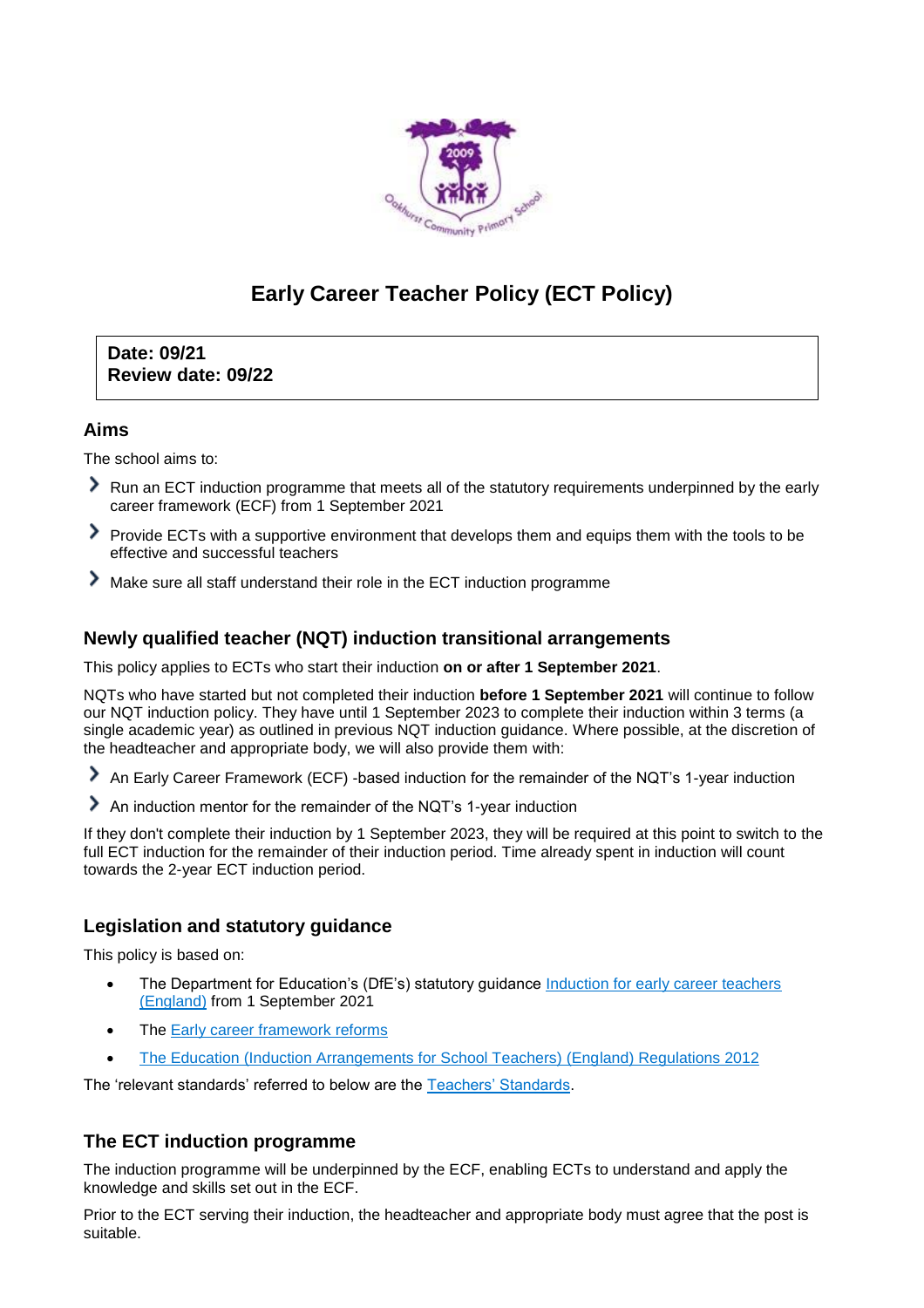For a full-time ECT, the induction period will typically last for 2 academic years. Part-time ECTs will serve a full-time equivalent. Up to one term of continuous employment may count towards completion of the induction period.

The programme is quality assured by The Swindon and Wiltshire Teaching School Hub, our 'appropriate body'.

#### **Posts for induction**

Each ECT will:

- Be provided with the necessary employment tasks, experience and support to enable them to demonstrate satisfactory performance against the relevant standards throughout, and by the end of, the induction period
- Have an appointed induction tutor, who will have qualified teacher status (QTS)
- Have an appointed induction mentor, who will have QTS
- Have a reduced timetable to allow them to undertake activities in their induction programme; in their first year, this will be no more than 90% of the timetable of our existing teachers on the main pay range, and in their second year, this will be no more than 95% of the timetable of our existing teachers on the main pay range
- Regularly teach the same class or classes
- Take part in similar planning, teaching and assessment processes to other teachers working in similar posts
- Not be given additional non-teaching responsibilities without appropriate preparation and support
- Not have unreasonable demands made upon them
- Not normally teach outside the age range and/or subjects they have been employed to teach
- Not be presented with unreasonably demanding pupil discipline problems on a day-to-day basis

## **Support for ECTs**

We support ECTs with:

- Their designated induction tutor, who will provide day-to-day monitoring and support, and co-ordinate their assessments
- Their designated induction mentor, who will provide regular structured mentoring sessions and targeted feedback
- Observations of their teaching at regular intervals, and follow-up discussions with prompt and constructive feedback
- Regular professional reviews of their progress, to take place termly (except in terms where formal assessment is held), at which their induction tutor will review objectives and revise them in relation to the relevant standards and their current needs and strengths
- Chances to observe experienced teachers, either within the school or at another school with effective practice

## **Assessments of ECT performance**

Formal assessment meetings will take place in the final term of the ECT's first year (term 3) and the final term of their second year (term 6), and will be carried out by the ECT's induction tutor.

These meetings will be informed by clear and transparent evidence gathered from progress reviews during the preceding assessment period, and drawn from the ECT's work as a teacher and from their induction programme. Copies of the evidence relied on will be provided to the ECT and the appropriate body.

After each formal assessment meeting, a formal assessment report will be completed that clearly shows how the ECT is performing against the relevant standards. The headteacher will also recommend to the appropriate body in the final assessment report at the end of the programme as to whether the ECT's performance is satisfactory against the relevant standards.

The ECT will add their own comments, and the formal assessment report will be signed by the headteacher, induction tutor and the ECT.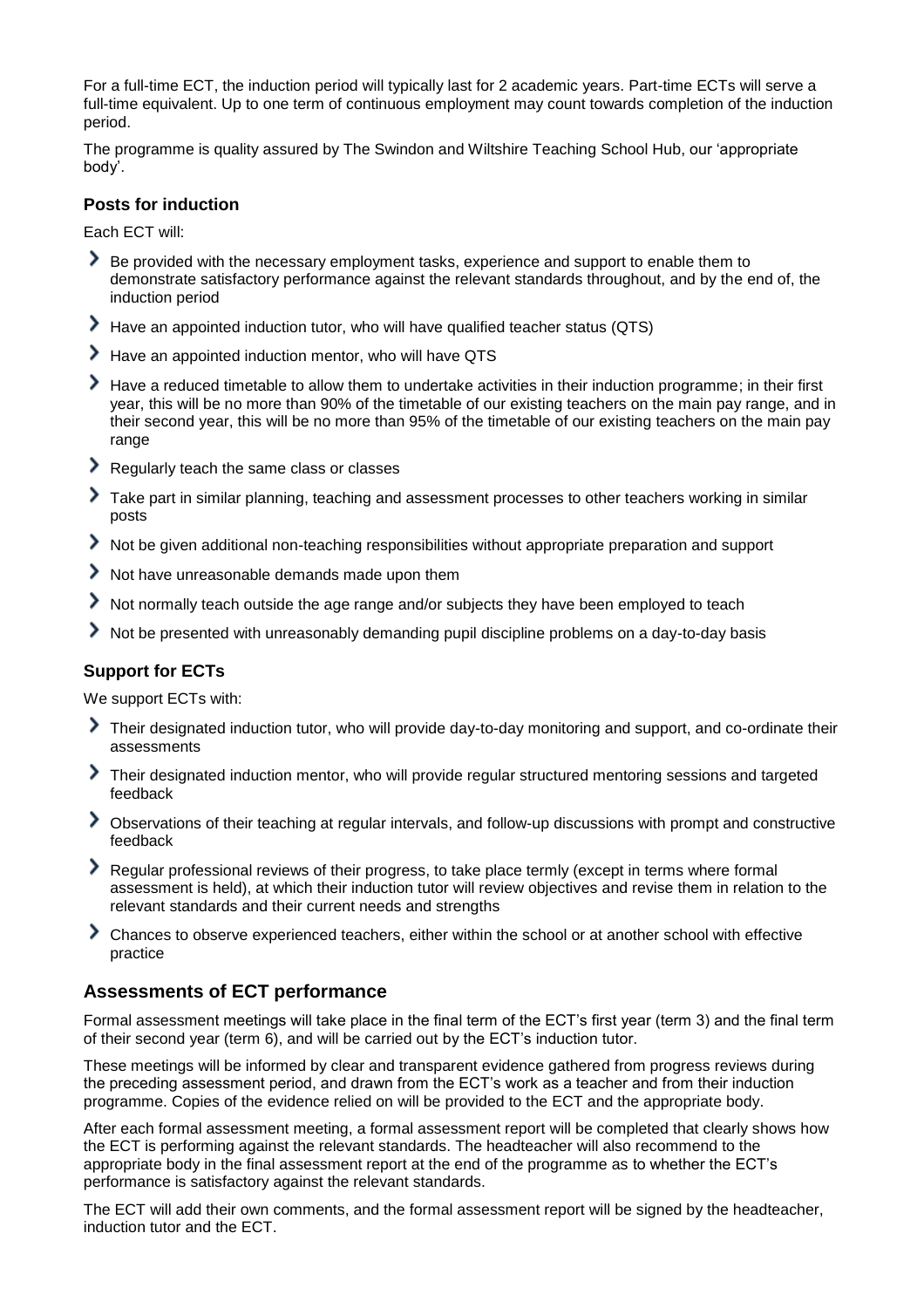A copy of the formal assessment report will then be sent to the appropriate body. The final assessment report will be sent within 10 working days of the meeting, for the appropriate body to make the final decision on whether the ECT has passed their induction period.

In the event that the ECT leaves this post after completing one term or more but before the next formal assessment would take place, the induction tutor or headteacher should complete an interim assessment to ensure that the ECT's progress and performance since the last assessment is captured.

## **At-risk procedures**

If it becomes clear during a termly progress review or at the first formal assessment point that the ECT is not making sufficient progress, additional monitoring and support measures will be put in place immediately, meaning:

- Areas in which improvement is needed are identified
- Appropriate objectives are set to guide the ECT towards satisfactory performance against the relevant standards
- An effective support programme is put in place to help the ECT improve their performance

The progress review record or formal assessment report will be shared with the appropriate body, alongside the support plan, for it to review.

If there are concerns about the ECT's progress during their subsequent progress reviews or formal assessment, as long as it is not the final formal assessment, the induction tutor or headteacher will discuss this with the ECT, updating objectives as necessary and revising the support plan for the next assessment period.

## **Roles and responsibilities**

#### **Role of the ECT**

The ECT will:

- Provide evidence that they have QTS and are eligible to start induction
- Meet with their induction tutor at the start of the programme to discuss and agree priorities, and keep these under review
- Agree with their induction tutor how best to use their reduced timetable allowance and guarantee engagement with their ECF-based induction
- Provide evidence of their progress against the relevant standards
- Participate fully in the monitoring and development programme
- Participate in scheduled classroom observations, progress reviews and formal assessment meetings
- Agree with their induction tutor the start and end dates of the induction period, and the dates of any absences from work during the period
- Keep copies of all assessment reports

**When the ECT has any concerns**, they will:

- Raise these with their induction tutor as soon as they can
- Consult with their contact at the appropriate body at an early stage if there are difficulties in resolving issues with their induction tutor or within the school

#### **Role of the headteacher**

The headteacher will:

- Check that the ECT has been awarded QTS and whether they need to serve an induction period
- Agree, in advance of the ECT starting, who will act as the appropriate body
- Notify the appropriate body when an ECT is taking up a post and undertaking induction
- Make sure the ECT's post is suitable according to statutory guidance (see section 4.1 above)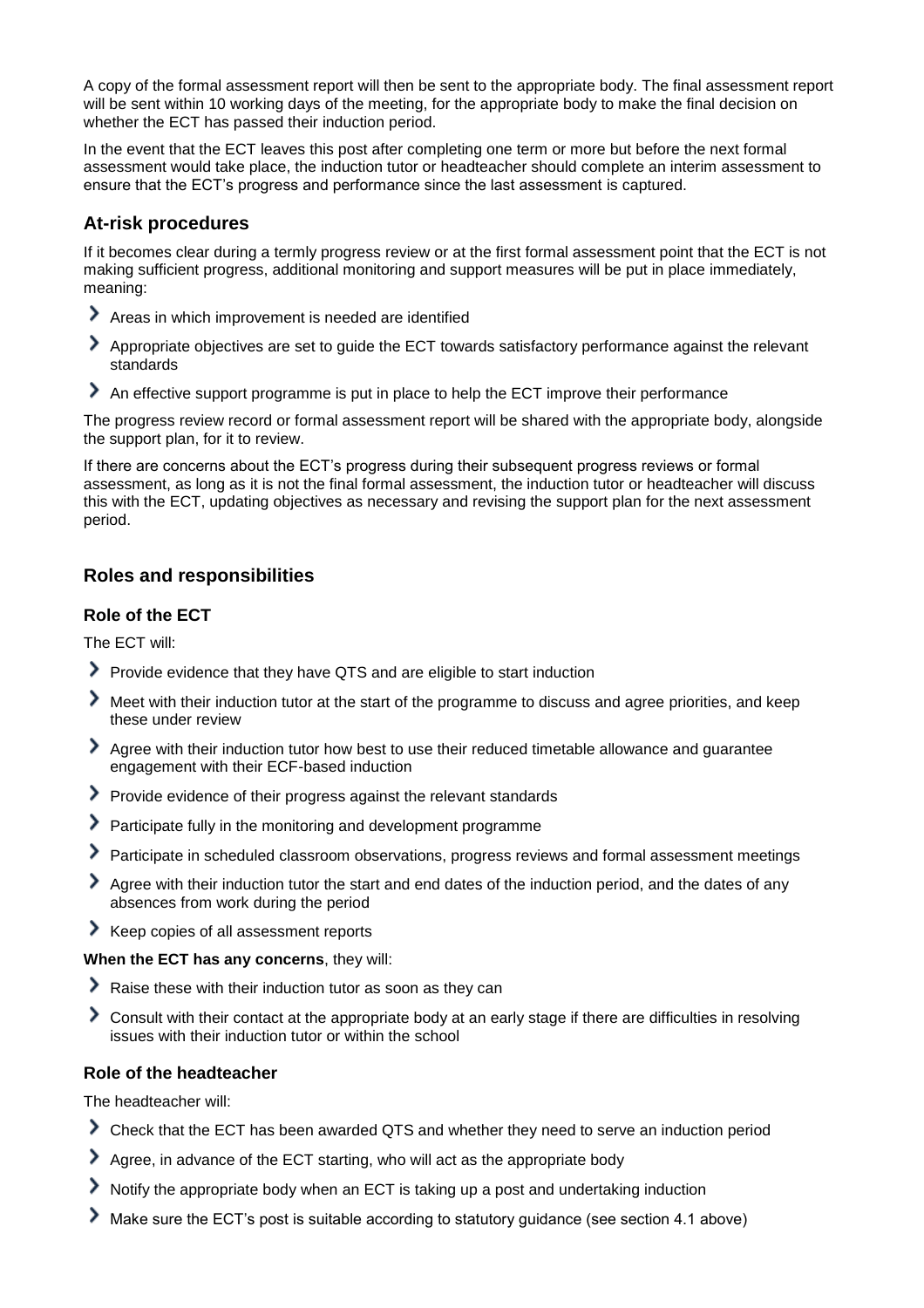- ≻ Make sure the induction tutor is appropriately trained and has sufficient time to carry out their role effectively
- Make sure the induction mentor is appropriately trained and has sufficient time to carry out their role effectively
- Make sure an appropriate ECF-based induction programme is in place
- ≻ Make sure the ECT's progress is reviewed regularly, including through observations and feedback of their teaching
- ⋗ Make sure that formal assessments are carried out and reports completed and sent to the appropriate body
- Maintain and keep accurate records of employment that will count towards the induction period
- Make sure that all monitoring and record keeping is done in the least burdensome and most streamlined way
- Make the governing board aware of the support arrangements in place for the ECT
- Make a recommendation to the appropriate body on whether the ECT's performance against the relevant standards is satisfactory
- Participate in the appropriate body's quality assurance procedures of the induction programmes
- Keep all relevant documentation, evidence and forms on file for 6 years

#### **Role of the induction tutor**

The induction tutor will:

- Provide guidance and effective support to the ECT(with the appropriate body where necessary)
- Carry out regular progress reviews throughout the induction period
- Undertake 2 formal assessment meetings during the induction period, coordinating input from other colleagues as appropriate
- Carry out progress reviews in terms where a formal assessment doesn't occur
- Inform the ECT following progress reviews of their progress against the relevant standards, and share records with the ECT, headteacher and relevant body
- Inform the ECT during the formal assessment meeting of the judgements to be recorded on their formal assessment record and invite the ECT to add their own comments
- Make sure that the ECT's teaching is observed and feedback is provided
- Make sure the ECT is aware of how they can raise concerns about their induction programme or their personal progress, both within and outside of the school
- ≻ Take prompt, appropriate action if the ECT appears to be having difficulties
- ⋟ Make sure that all monitoring and record keeping is done in the least burdensome way, and that ECTs are not asked for any evidence that requires the creation of new work

#### **Role of the induction mentor**

The induction mentor will:

- Regularly meet with the ECT for structured mentor sessions to provide targeted feedback
- Work with the ECT, and colleagues within the school who are involved in the ECT's induction, to help make sure the ECT receives a high-quality ECF-based programme
- Provide, or arrange, effective support including subject-specific, phase-specific, coaching and/or mentoring
- Act promptly and appropriately if the ECT appears to be having difficulties